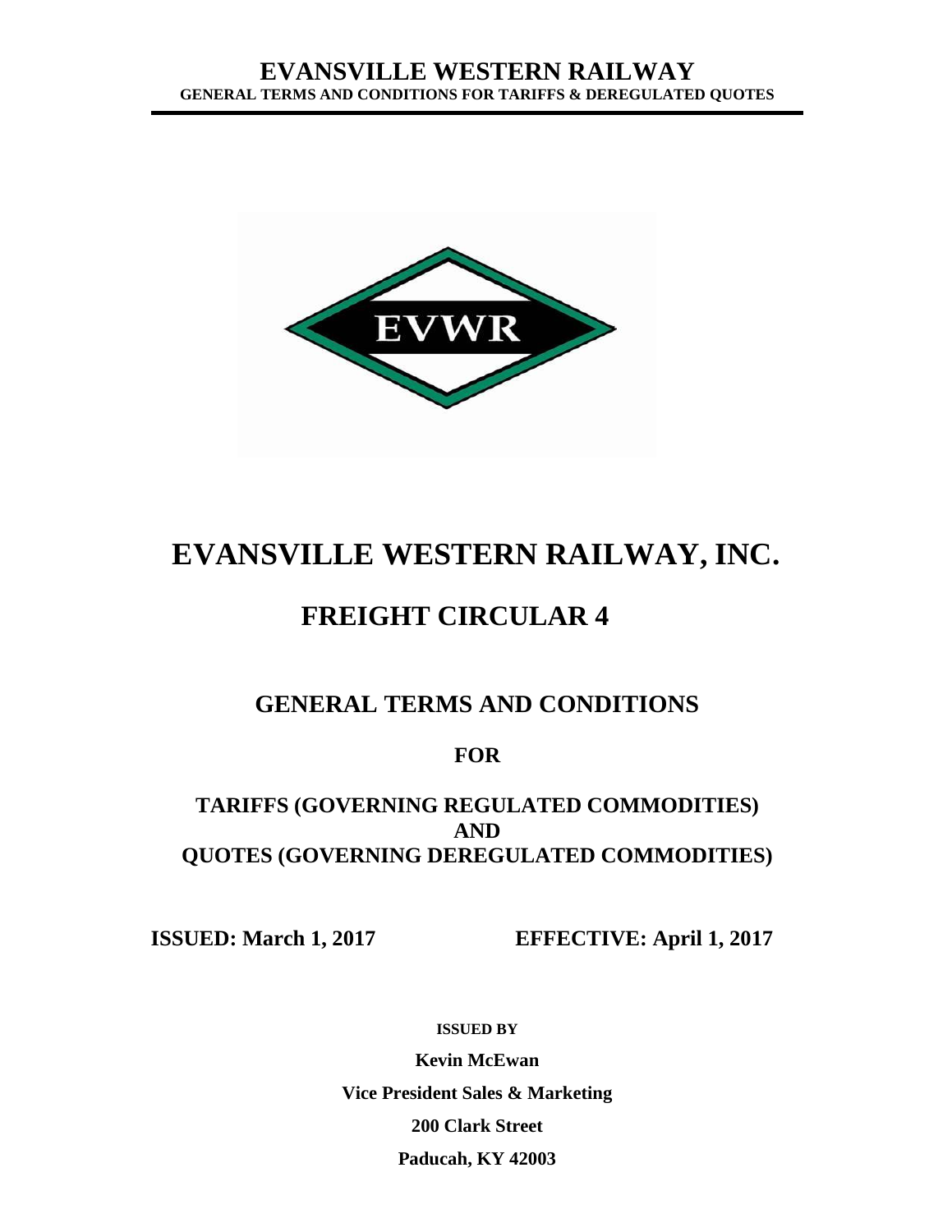#### **1. Application**

The Terms and Conditions in this Circular are applicable to and made a part of any Tariff or Deregulated Quote (hereinafter referred to singly as an "Authority" or collectively as "Authorities") making reference to this Circular, unless otherwise provided in the Authority.

#### **2. Cancelation of This Circular**

This publication may not be cancelled by EVWR unless any and all Authorities subject to the rules and conditions herein have either expired or have been cancelled.

#### **3. Amendment of This Circular**

This Circular, once issued and effective, shall not be amended by EVWR. In the event EVWR desires to change provisions which govern future Authorities, it shall issue a new publication which shall pertain only to those Authorities making specific reference thereto.

#### **4. Term of an Authority**

An Authority shall become effective on the date specified in the Authority and shall expire on the date specified in the Authority, however Railroad may unilaterally cancel an Authority upon providing not less than twenty (20) days written notice, which may be provided by US Mail, Facsimile or email.

#### **5. Transportation Particulars**

Railroads agree to provide rail transportation service with reasonable dispatch over their lines for Customer at the rates, terms and conditions set forth in the Authority.

#### **6. Shipment Description and Instructions**

Shipments will be accompanied by a bill of lading and/or billing instructions referencing the Authority's identification number, and containing the appropriate Standard Transportation Commodity Code (STCC) and routing instructions. Any notation made on the shipping order which is in any way inconsistent with the terms of the Authority, or which purports to enlarge, modify or change the Authority is void and of no effect. For purposes of determining the date on which a shipment was made, the waybill date will govern.

#### **7. Shipping Limitations**

The name of only one consignor, one origin, one consignee and one destination shall appear on a Shipment Instruction. No shipments shall be made as "Order Notify" shipments.

#### **8. Loading and Unloading**

Customer shall have the sole responsibility, at its sole expense, for properly packaging, labeling, marking, blocking, bracing, placarding, loading and unloading the commodity into or out of equipment to be transported. Customer shall comply with the loading rules of the Association of American Railroads and applicable federal, state and local loading rules as well as applicable federal, state and local requirements regarding the handling of the commodity. Customer shall further be responsible for insuring that the load limits of any equipment used for transporting the commodity are not exceeded. In the event it is discovered that equipment has been overloaded, Railroad may set out such equipment at a location convenient to Railroad and shall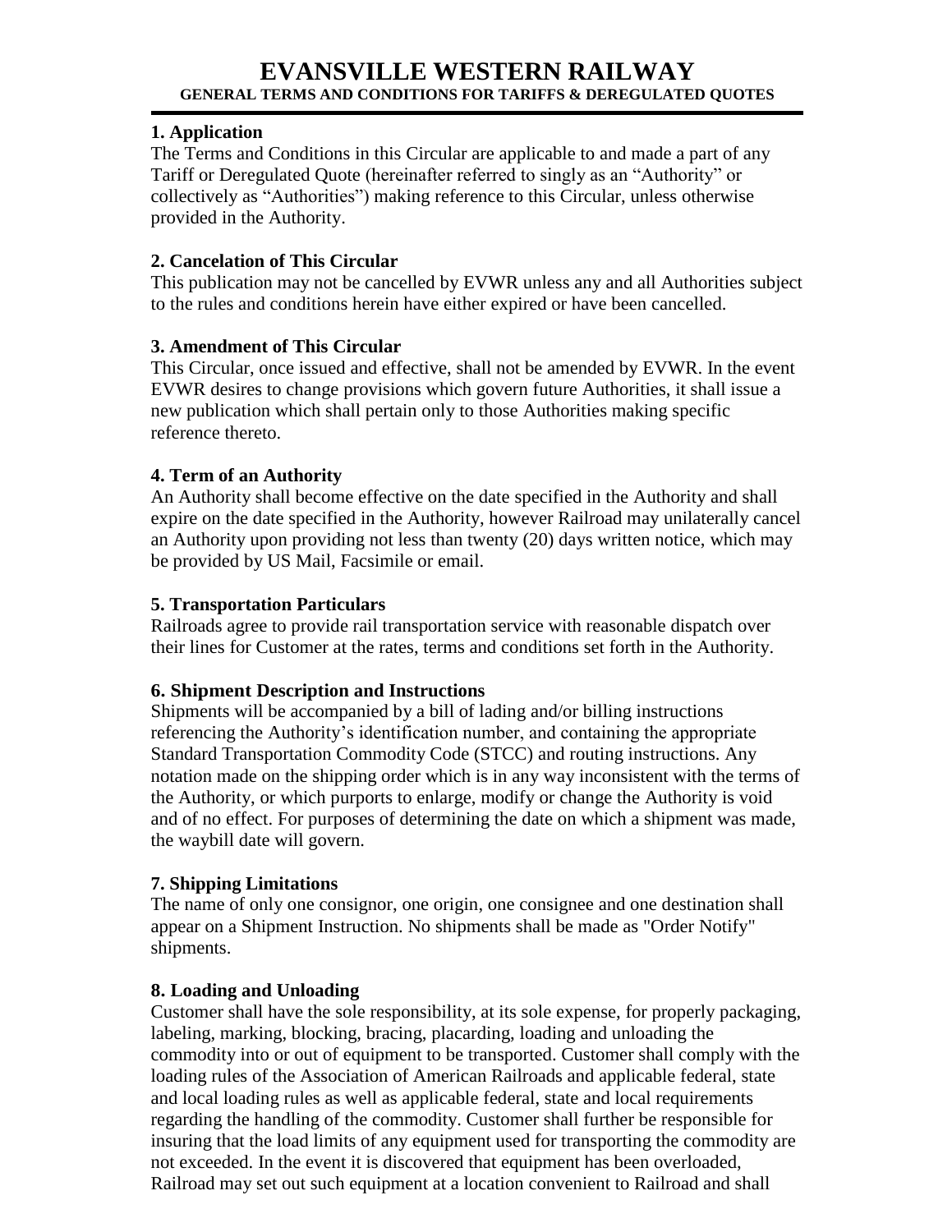notify Customer by telephone, confirmed in writing, of the location of the overloaded equipment. Railroad may then either (1) contact Customer in which event Customer shall have twenty-four (24) hours to remove excess weight; or (2) move the overloaded equipment to a location suitable for removal of the excess weight that meets with all federal, state and local requirements. In any event, Customer shall be responsible for performing and bearing all costs for movement of the overloaded railcar and removal of excess weight. Railroad will move the affected equipment to destination in such manner and time as is practicable after Railroad receives notice from customer that excess weight has been removed.

#### **9. Car Supply**

If a Railroad is to furnish cars, such Railroad will do so on a non-guaranteed basis subject to availability and distribution considerations. If Customer is to furnish cars, Customer will obtain any necessary OT5 authority. If a particular Authority provides for No Mileage Rates applicable in privately-owned or leased equipment, then  $Railroad(s)$  will not be liable for, and Customer shall hold  $Railroad(s)$  harmless against, mileage, per diem or other charges in connection with the use of Customer furnished cars.

#### **10. Incorporation of Documents; Conflict in Terms and Conditions**

The Authority incorporates the provisions of the Uniform Straight Bill of Lading, as well as AAR and other industry standards, requirements and procedures, including, but not limited to the Bureau of Explosives BOE 6000-series, Directory of Hazardous Materials Shipping Description (Issued by RAILINC), Official Railroad Station List OPSL 6000-series, Official Railway Equipment Register RER-series, Standard Transportation Commodity Code STCC 6001-series, Uniform Freight Classification UFC 6000-series, EVWR Circular 5-Series (Credit and Payment Terms) and EVWR Tariffs 4000-Series (Coal & Petroleum Coke), 5000-Series (Unit Trains other than Coal/Coke), 7500-Series (Percent of Revenue Fuel Surcharge), 8001-Series (General Rules and Accessorial Services), 8500-Series (Mileage Based Fuel Surcharge), and 9000-Series (Demurrage and Storage). In the event of conflict of terms, the other provisions of the Authority and then this Circular shall govern.

#### **11. Participating Railroads**

Customer acknowledges that it may not be party to, and may not have access to, any agreements for the divisions of rates or revenues associated with the Authority.

#### **12. Payment of Charges - Extension of Credit**

Payment of all rates and charges that may accrue and become due from Customer to EVWR in connection with an Authority shall be made within the time frames set forth in, and subject to the finance charges, late charges, and other provisions of EVWR Circular 5-Series (Credit and Collection Terms). If Customer fails to pay all rates and charges as required by this paragraph, EVWR may, without limitation, cancel or suspend its credit privileges. Customer may not set off or withhold any payment due to any Railroad.

#### **13. Claims for Overpayment of Charges**

Claims for overpayment of charges must be in writing and received by EVWR no later than one year after delivery of shipment or tender of delivery of shipment. Any lawsuit for overpayment of charges must be filed within two years after delivery or tender of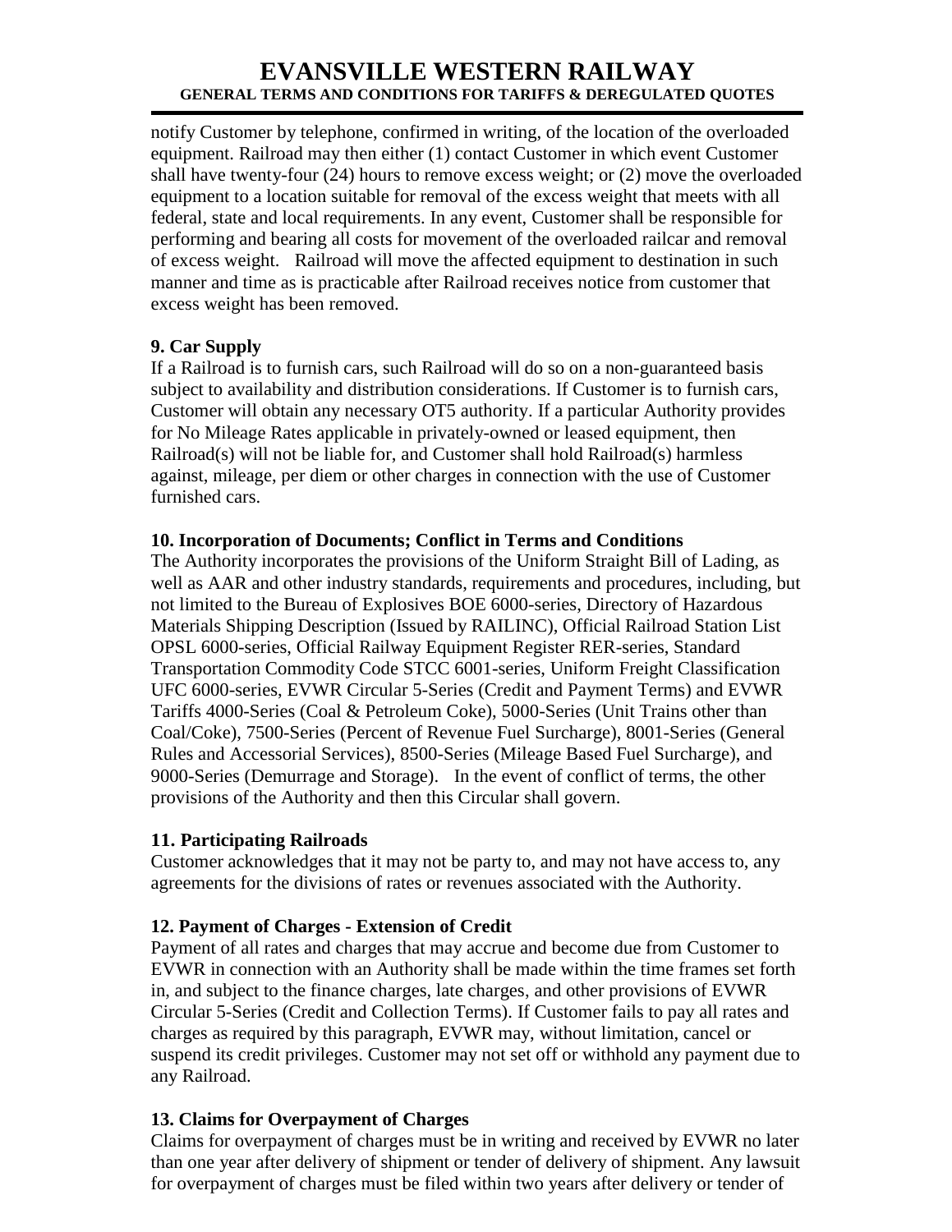delivery of shipment. Any claim or lawsuit not filed within the periods set forth in the preceding sentences or under eight-five dollars (\$85) per Shipment Instruction is waived by Customer.

#### **14. Diversion or Reconsignment in Transit**

If a shipment is diverted or reconsigned in transit while on the tracks of the EVWR, the provisions of Tariff EVWR 8001-Series shall apply. If a shipment is diverted or reconsigned while on the track of one of the other Railroads who participate in a joint line Authority, provisions published for their individual accounts, as the case may be, will apply.

#### **15. Switching Absorption**

Except as may be otherwise provided in the Authority, EVWR will not absorb the switch charge, or a portion thereof, of the railroad serving the actual loading point at Origin and/or the actual unloading point at Destination. Movements to or from such points will be automatically deleted from any Authority if the associated switch service is terminated.

#### **16. Fuel Rate Adjustment**

EVWR will apply a fuel adjustment to the line haul rates and charges as provided for in the Authority, and according to the terms of the applicable fuel surcharge publication.

#### **17. Return Shipments**

Should a shipment arrive at a destination and be rejected and not unloaded or partially unloaded, Customer may return the shipment to Origin, via the reverse of the inbound route, and Railroads shall assess the Authority Rate applicable to the inbound shipment at the level in effect on the date shipment is tendered for return movement.

#### **18. Changes in Railroad Operations**

Railroads are not obligated to continue ownership, maintenance (including weight standards), or operation of any rail lines. Railroads will not be liable for any consequential damages or increased transportation costs incurred by Customer as a result of Railroad's discontinuation of ownership, maintenance (including weight standards), or operation of any rail lines.

#### **19. Damage Claims**

Claims for loss, damage or delay to any commodity shipped pursuant to the Authority shall be governed by the provisions of 49 USC §11706, 49 CFR §1005, and related decisions. EVWR liability for loss or damage is contingent upon EVWR or its agent receiving immediate notification of all noted visible losses or damages discovered during the unloading of a rail car. Loss or damage discovered other than between 8:00 A.M. and 5:00 P.M. Central Time, Monday through Friday, shall be reported no later than 24 hours following unloading from rail car, Saturdays, Sundays, and Holidays excluded. Concealed damage must be reported immediately upon discovery and made available for inspection at point of delivery. All loss or damage may be reported at the following telephone number: 270-444-4424.

Any claim for loss or damage must be filed within nine (9) months of the date the shipment was delivered, or in the case of failure to make delivery, then within nine (9)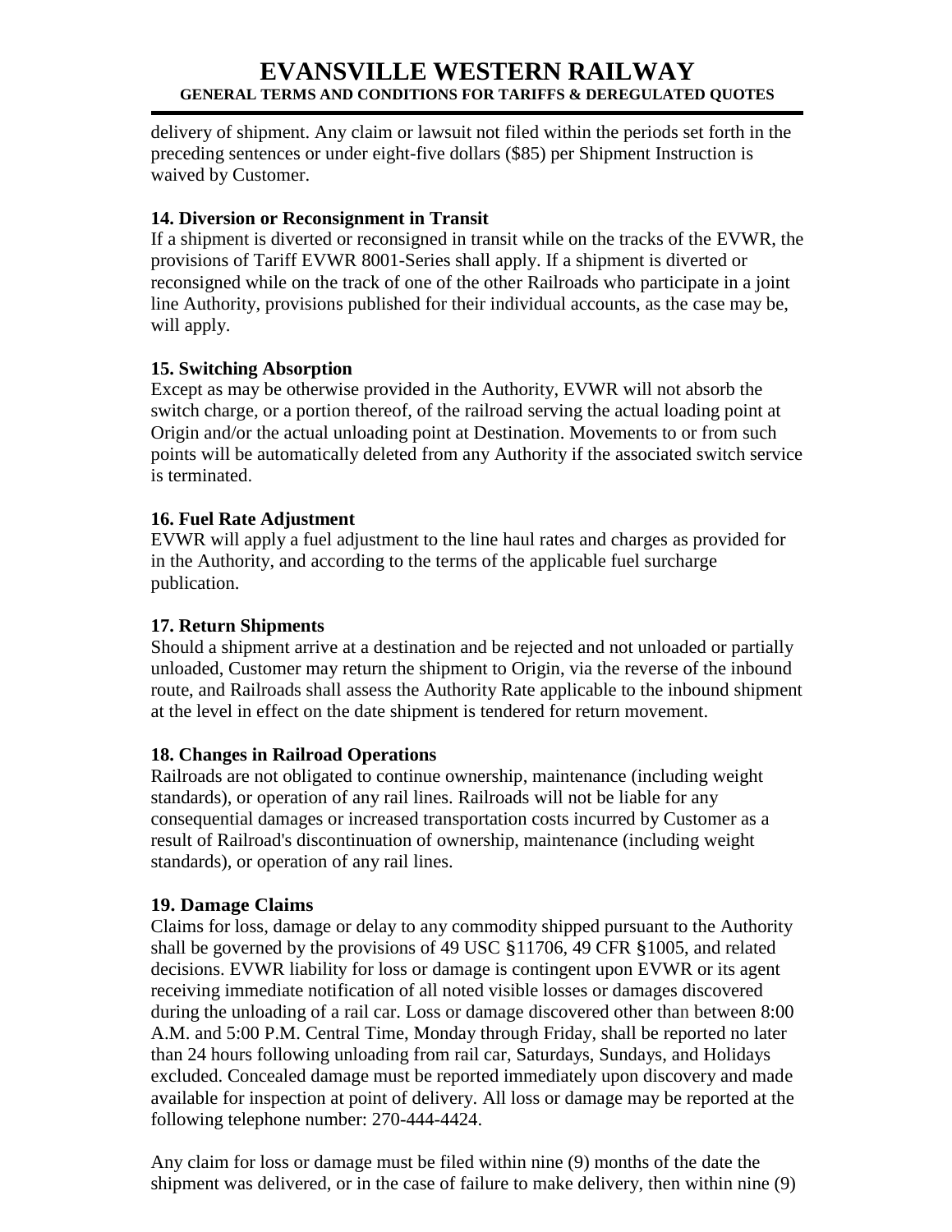months after a reasonable time for delivery. Any lawsuit or other action for the enforcement or liability for loss of damage must be instituted within two years after EVWR first declines the claim. Any claim or lawsuit not filed within the periods set forth in the preceding sentences is waived by Customer. Loss and damage claims submitted to EVWR should be sent or delivered to:

> Manager Customer Accounting Evansville Western Railway 200 Clark Street Paducah, KY 42003 Phone (270)444-4424

#### **20. Agent**

Any third party performing any obligation of Customer or EVWR is considered to be such party's agent. Customer acknowledges and agrees that it shall be responsible for any charges or damages incurred or caused by its agents in connection with the Authority. For the avoidance of doubt, no other rail carrier shall be deemed EVWR 's agent in connection with any rail transportation provided in connection with the Authority.

#### **21. Indemnification**

Upon delivery to and acceptance by Customer of the commodity transported, Railroad and Railroad's affiliated companies, partners, successors, assigns, legal representatives, officers, directors, shareholders, employees, and agents (collectively 'Indemnitees') shall be relieved from any further obligation with regard to the disposition of the Commodity. Customer hereby agrees to release, defend, indemnify, and hold Railroad harmless for, from and against any and all losses, damages (including special, incidental, and consequential damages), suits, liabilities, fines, penalties, costs, causes of action, demands, judgments and expenses (including without limitation, court costs, attorneys' fees, and costs of investigation, removal and remediation and government oversight costs) environmental or otherwise (collectively 'Liabilities') of any nature, kind or description of any person or entity directly or indirectly arising out of, resulting from or related to (in whole or in part) the disposition of the Commodity, or the work performed by Customer or a licensed EPA cleanup-disposal operator designated by Customer including but not limited to, damages caused by sudden pollution. Customer shall, at the sole option of Railroad, defend the Indemnitees at Customer's sole expense in any claim involving the same. The foregoing indemnification and hold harmless provision shall not apply to any Liabilities wholly caused by the sole negligence of any Indemnitee.

Any Railroad that is a party to an Authority warrants that it is and will maintain the ability to be financially responsible for general liability (including contractual liability) insurance of not less than ten million dollars combined single incident limit for bodily injury and property damage. Customer agrees to keep in force general liability (including contractual liability) insurance of not less than ten million dollars combined single incident limit for bodily injury and property damage. Certification of insurance will be furnished by Customer to Railroad(s) party to Authorities referencing this Circular.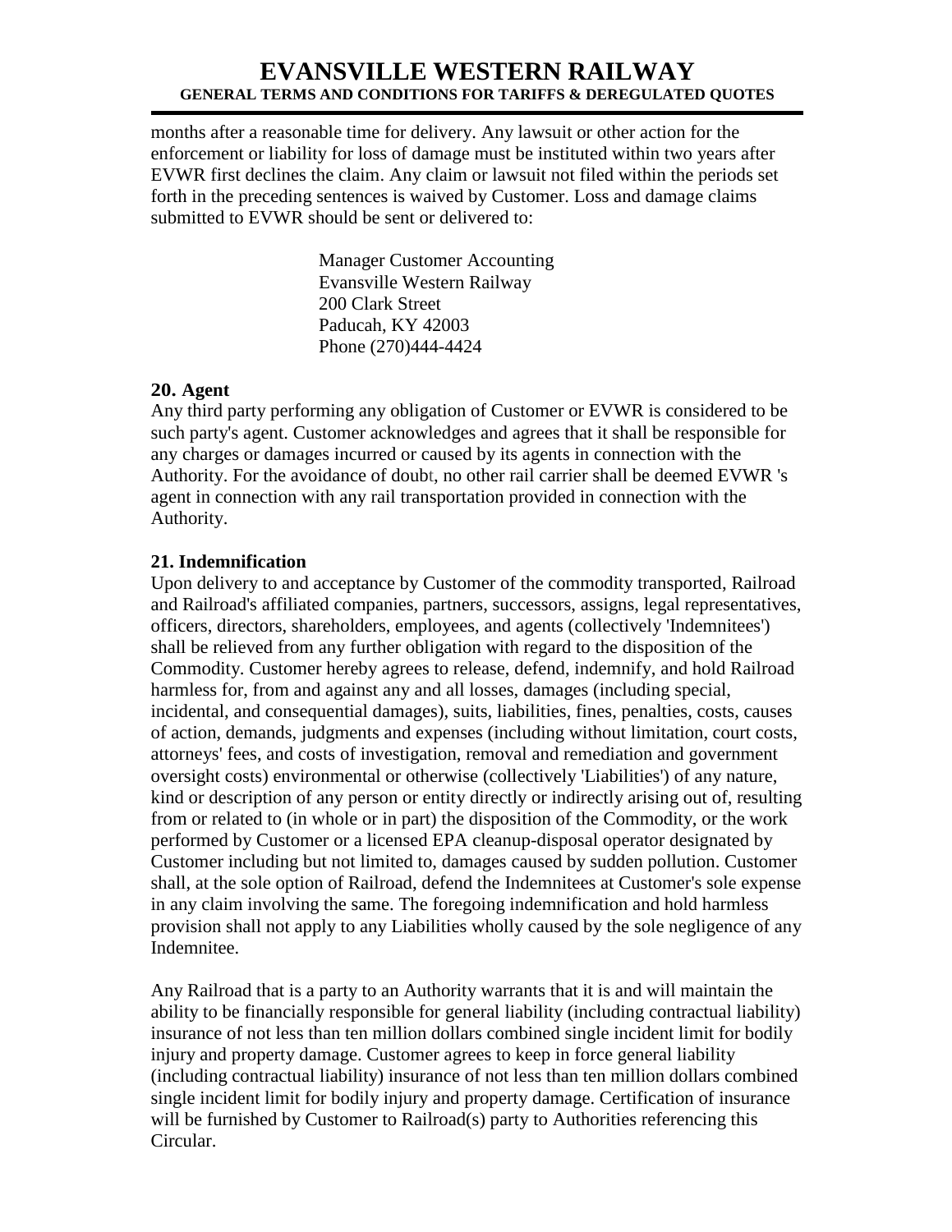#### **22. Joint Liability**

Each party shall indemnify ('Indemnifying Party') and hold harmless the other party for all judgments, awards, claims, demands, and expenses, including without limitation, attorneys' fees, environmental damage, hazardous materials damage, fines or penalties, for injury or death to all persons, including Railroad's and Customer's officers and employees, and for loss and damage to property belonging to any person whomsoever ('Loss or Damage'), arising during the transportation of the commodity, but only to the extent the Indemnifying Party's negligence causes or contributes to any such Loss or Damage. In the event the proximate cause of such Loss or Damage cannot be determined, any liability for such Loss or Damage shall be shared equally between Railroad and Customer.

#### **23. Railcars Transporting Hazardous Chemicals**

Equipment used shall be privately owned or leased cars as described in the Authority and the Official Railway Equipment Register and tendered to Railroad in accordance with all applicable hazardous material regulations of the United States Department of Transportation (DOT), as published in 49 CFR. Railroad is not obligated to accept privately owned or leased equipment that does not have OT-5 approval from Railroad. Customer shall indemnify and hold harmless Railroad for loss, damage or injury due to any defects in privately owned or leased equipment, improper loading practices, or failure to properly close, secure and tender loaded or empty equipment, as prescribed by DOT regulations. Customer shall indemnify and hold harmless Railroad for loss, damage or injury due to presence of any trace chemicals or contaminants in the commodity which are not described in the commodity's proper shipping name, as provided in CFR Section 172.01.

#### **24. Rail Security Sensitive Shipments**

Rail Security Sensitive Shipments (RSSM) are defined by the Transportation Security Administration (TSA) in the Code of Federal Regulations at 49 C.F.R. 1580. RSSM include TIH/PIH commodities and more than 5,000 lbs. of either division 1.1, 1.2, or 1.3 Explosive materials or Class 7 radioactive materials. To comply with TSA requirements for attended interchanges of RSSM shipments, EVWR has established the following approved interchange:

 $\bullet$  Evansville, IN – CSXT

EVWR will not accept any RSSM car at or for transportation to an unapproved interchange.

#### **25. Force Majeure**

A party shall be excused from its performance under the Authority if and to the extent prevented or delayed by the following natural or deemed force majeure conditions: Act of God; authority of law; major weather impediments; fire; explosion; labor disputes; embargo; war; insurrection; threatened or actual act of terrorism; derailment; or other like causes beyond its control. The term for which any rates are offered shall not be extended due to the force majeure condition. The party claiming force majeure' shall notify all other parties as soon as practical upon the beginning and ending of the force majeure condition.